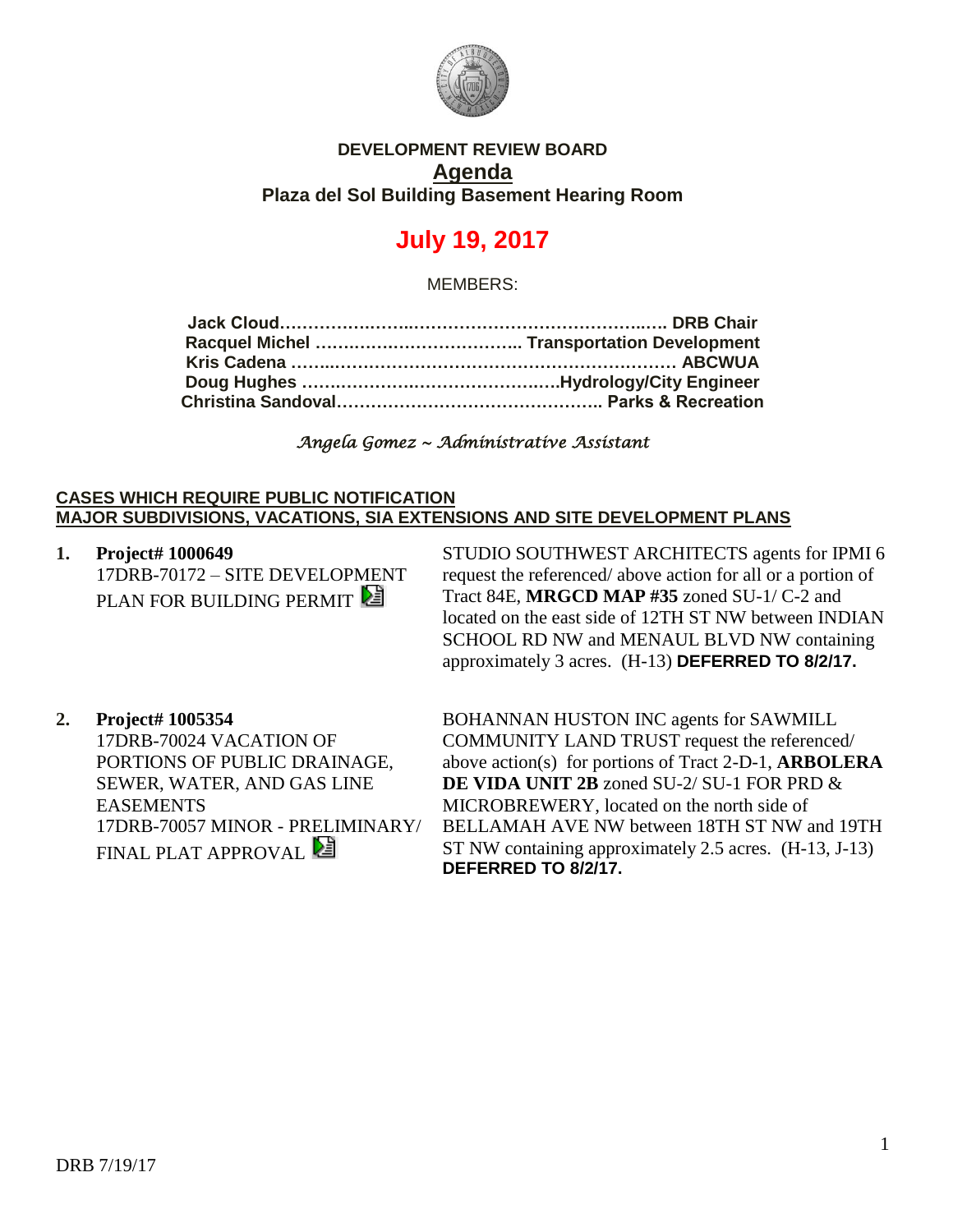**3. Project# 1010401** 17DRB-70175 EXT OF MAJOR PRELIMINARY PLAT

**4. Project# 1010401** 17DRB-70176 EXT OF MAJOR PRELIMINARY PLAT

**5. Project# 1008581**

17DRB-70182 MINOR - PRELIMINARY/ FINAL PLAT APPROVAL 17DRB-70183 SUB DESIGN VARIANCE FROM MIN DPM STANDARDS 17DRB-70184 VACATION OF PRIVATE **EASEMENT** 

**6. Project# 1010649**

17DRB-70187 VACATION OF PRIVATE EASEMENT 17DRB-70188 MINOR - PRELIMINARY/ FINAL PLAT APPROVAL

BOHANNAN HUSTON INC agent(s) for WOODMONT PASEO, LLC request(s) the above action(s) for all or a portion of **DURANGO UNIT 2** zoned VTML/VTRD, located on WOODMONT AVE NW BETWEEN RAINBOW BLVD NW AND PASEO DEL NORTE NW containing approximately 23.0 acre(s). (C-9) **A ONE-YEAR EXTENSION OF THE PRELIMINARY PLAT WAS APPROVED**

BOHANNAN HUSTON INC agent(s) for WOODMONT PASEO, LLC request(s) the above action(s) for all or a portion of **DURANGO UNIT 3** zoned VTML/VTRD, located on WOODMONT AVE NW BETWEEN RAINBOW BLVD NW AND PASEO DEL NORTE NW containing approximately 18.0 acre(s). (C-9) **A ONE-YEAR EXTENSION OF THE PRELIMINARY PLAT WAS APPROVED**

LEE GAMELSKY agent(s) for URBAN SOLUTIONS LLC request(s) the above action(s) for all or a portion of Lot(s) B-1-A-1, B-1-A-2, B-1-A-3, Block(s) 7, **PERFECTO MARINO AND JESUS ARMIJO ADD** zoned SU-2/DNA-MR, located on 8TH ST BETWEEN MARQUETTE AND ROMA containing approximately .0806 acre(s). (J-14) **INDEFINITELY DEFERRED.**

SURV-TEK INC agent(s) for MILLER FAMILY REAL ESTATE, LLC request(s) the above action(s) for all or a portion of Lot(s) 46-A AND 49-A, Block(s) C, **Unit(s) BOSQUE REDONDO,** zoned C-2, located on VIRGINIA ST NE BETWEEN WYOMING BLVD NE AND TENNESSEE ST NE containing approximately 1.31 acre(s). (K-19)**THE VACATION WAS APPROVED AS SHOWN ON EXHIBIT B IN THE PLANNING FILE PER SECTION 14- 14-7-2(A) (1) AND (B) (1)(3) OF THE SUBDIVISION ORDINANCE. THE PRELIMINARY/FINAL PLAT WAS APPROVED WITH FINAL SIGN OFF DELEGATED TO TRANSPORTATION FOR COMMENTS AND TO PLANNING FOR ADDITION OF FLOOD PLANE NOTE.**